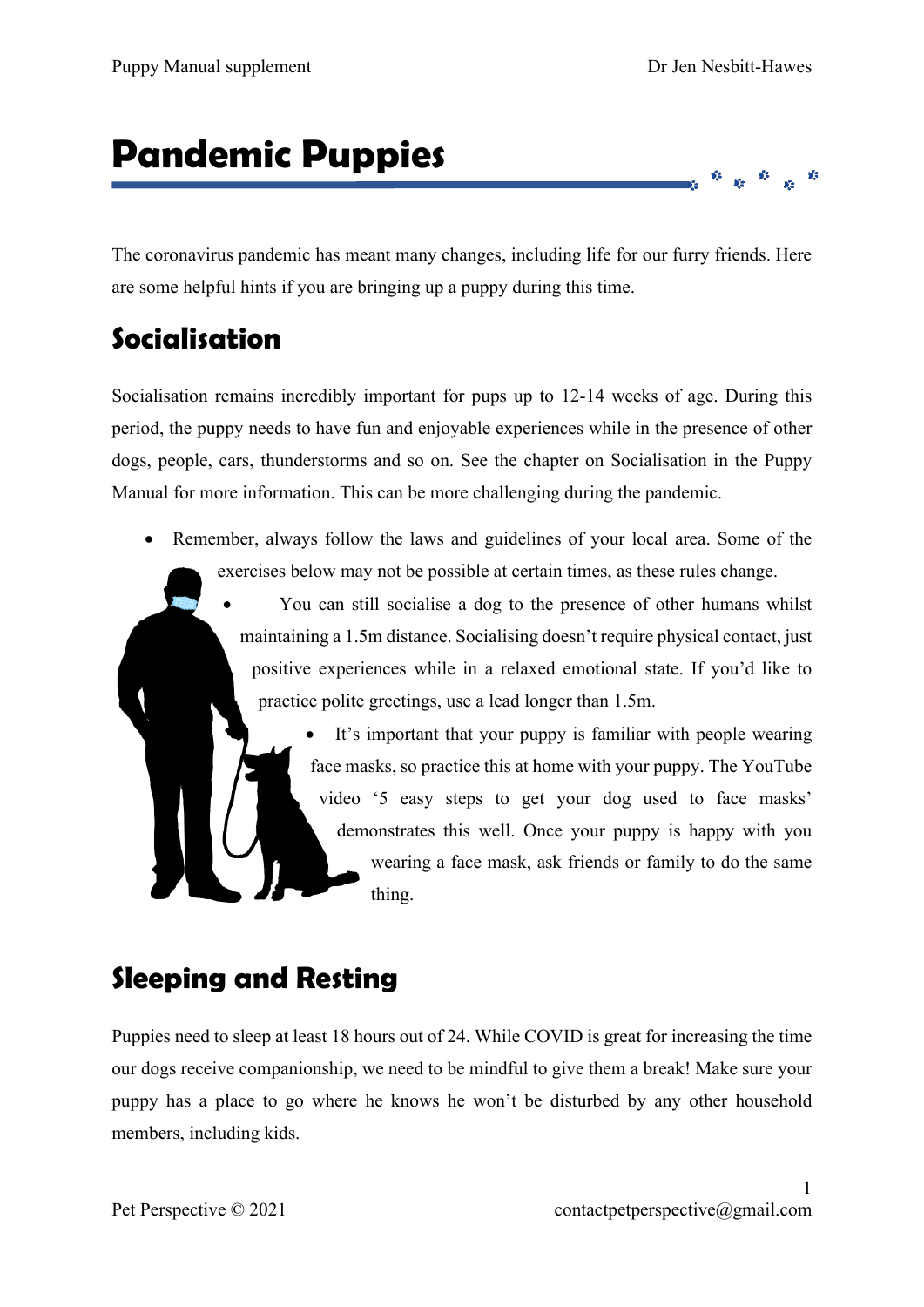### **Alone time**

Teaching your puppy to be comfortable being alone is essential. Dogs are socially obligate animals; they need company and will easily become anxious about separation if not taught that it's OK. Although you may be home more often at the moment, at some point your dog will need to be home alone. It's best to prepare your dog for this as gently as possible, so your puppy realises that being alone is nothing to worry about.

#### **Crate training and Settle on a Mat**

These are both great exercises to teach dogs to be comfortable in a place of their own. Once puppies are familiar with these exercises (details in the Puppy Manual) and are happy resting in their crate or mat, they can be used to increase independence, by gradually increasing the distance between you and the pup. For example:

**Step 1:** Teach your puppy to settle on the mat by your feet as per the Puppy Manual

**Step 2:** Move the mat a few metres away and teach the puppy that it still pays to lie quietly there. Long lasting chews work well to encourage calm and quiet behaviour.

**Step 3:** Once you know your puppy can rest and relax away from you in the same room, get him settled on his mat with a chew, and go and make a cup of tea (or a beverage of your choice!) in the next room. If he hops up to follow you, encourage him back to his mat. You may need to break down the length of time that you leave for – try just walking out of the room and return immediately the first few times.

#### **Puppy-proof area**

The puppy-proof area is where you are going to leave your puppy when you are gone for longer periods of time. To maximise your chances of success:

• Use the crate training guide to teach your puppy to be comfortable in the crate. The same techniques can be applied to the puppy-proof area. Keep the crate in the area (with the door open), so that your pup always has his comfortable, safe place available.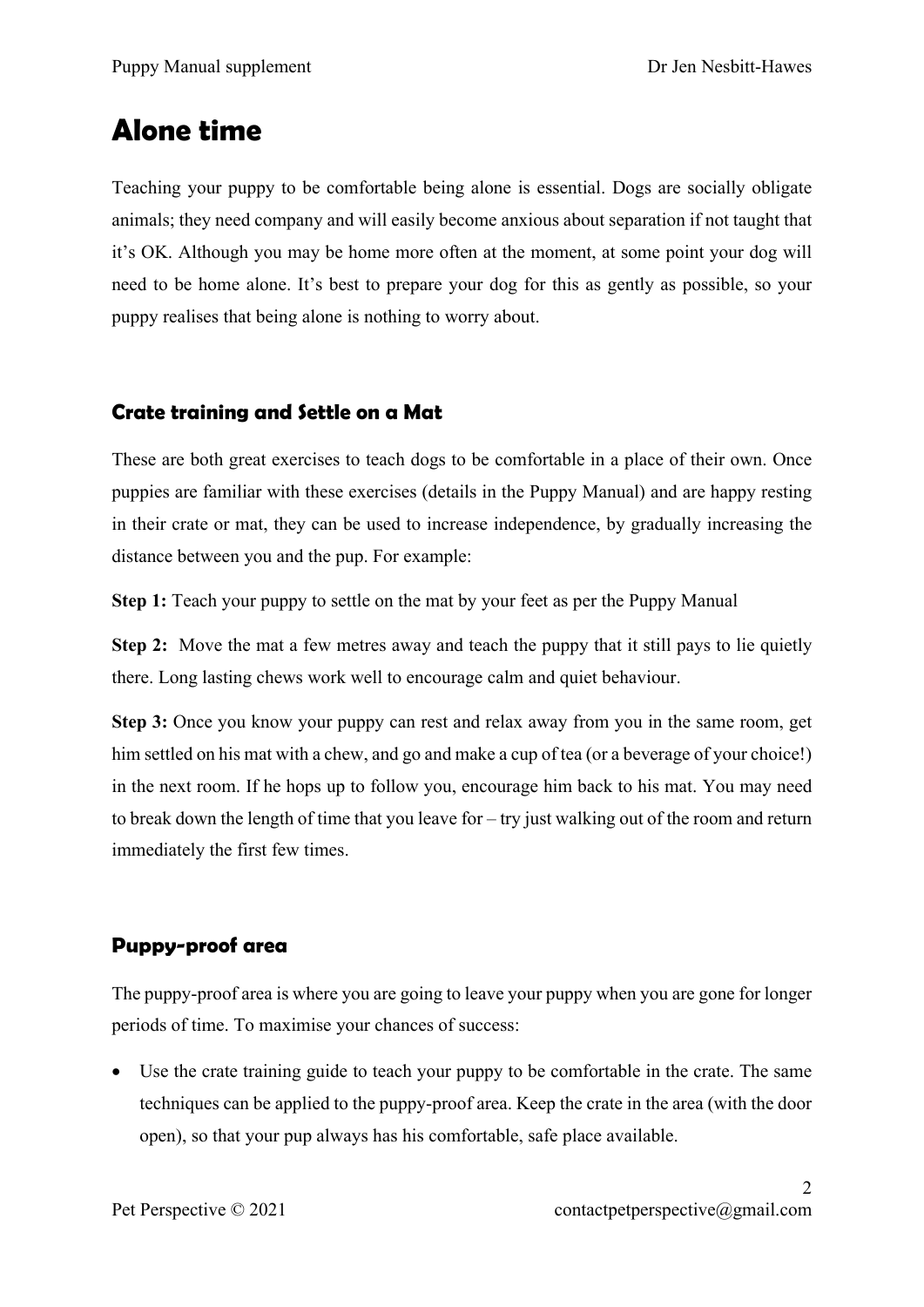- Ensure the puppy-proof area is accessible all the time while you are present. Leave food and water in there, as well as treats and chews. It should be a place your puppy feels happy to go into.
- Leave the puppy in there at a time when she is calm and tired out. After a play session, meal and toilet break would be ideal. Give her a chew, or sprinkle some treats in a snuffle mat for her to find.
- Some puppies love to have a soft toy or warm (not hot) water bottle to snuggle with. Others prefer to rip them up, so it's best not to give them expensive ones!

At first, just leave to go into a different room, or just outside your home. You can set up a camera with a live view (or just a video call if you have two mobiles), out of reach of the puppy of course! What you want to see is the puppy notice you are gone, and not care. She might sniff about, finish the treats, wander around the pen, and settle and go to sleep. She may have a whimper or a bark to see if this brings you back. Watch and see whether she will settle on her own. Try to return while the puppy is resting and quiet. Return within  $5 - 15$  minutes the first few times. You can gradually build up to longer periods.

If at any point your puppy appears distressed (frantic scrabbling, whimpering or barking continuously, pacing back and forth without resting, panting), then you need to stop and let the puppy out. Seek further advice from a qualified, force-free trainer, or veterinarian. It is possible to desensitise puppies and dogs who develop separation anxiety, but it is also possible to make things worse by attempting to desensitise incorrectly on your own.

If you do teach your puppy to comfortable alone during the socialisation period, most puppies will learn to accept periods of 2 hours or so of alone time. An adult dog may be able to be left for 4 to 6 hours a day, depending on their temperament and on the availability of doggy toilet facilities. If you are regularly leaving your dog alone for longer periods each day, try coming home for lunch, or asking whether a friend, neighbour, or dog walker, could spend some time with your dog. Doggy companionship can also suffice, but please don't get two puppies at the same time, as this can lead to serious problems.2



Pet Perspective © 2021 contactpetperspective@gmail.com